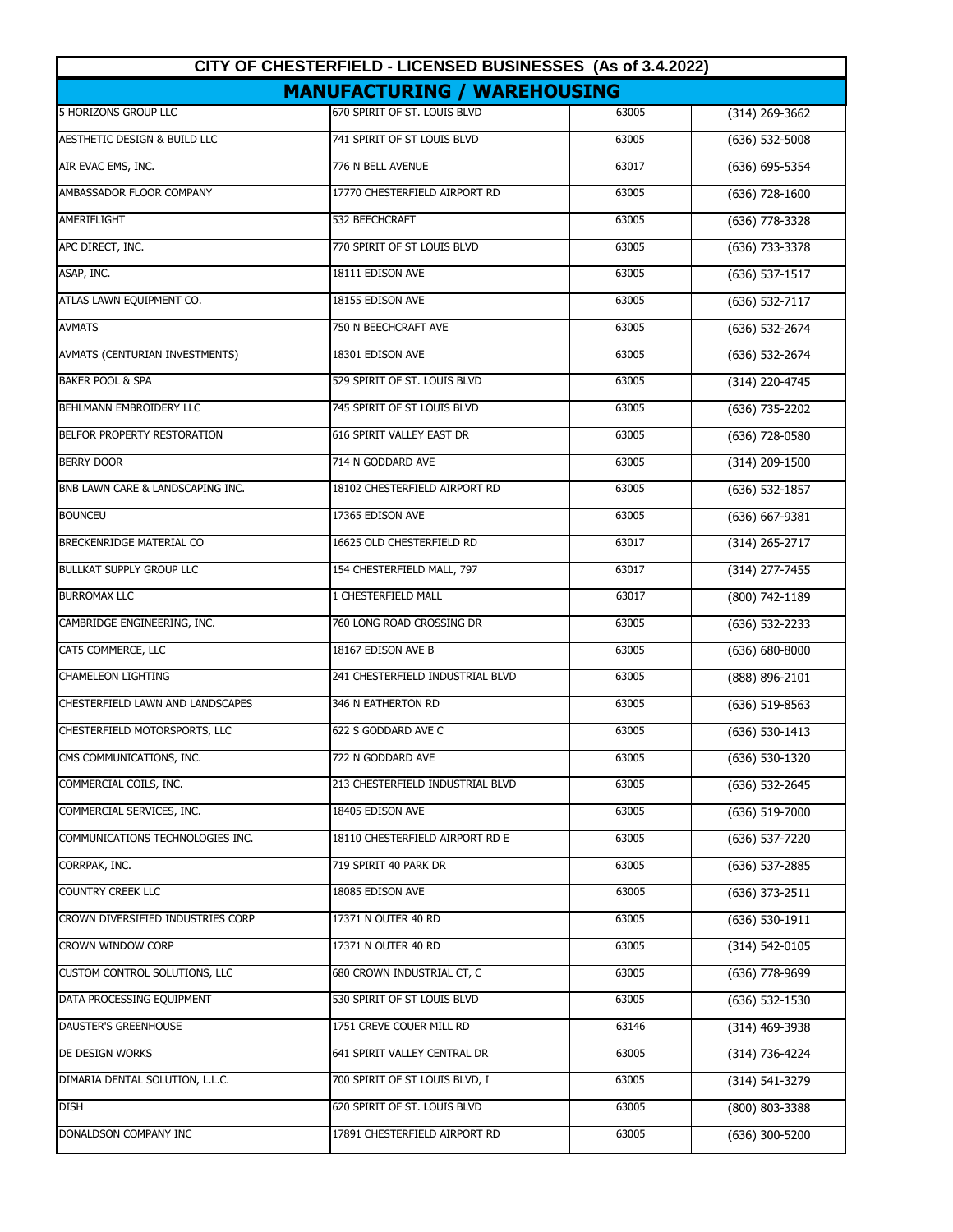| CITY OF CHESTERFIELD - LICENSED BUSINESSES (As of 3.4.2022) |                                     |       |                    |  |  |  |
|-------------------------------------------------------------|-------------------------------------|-------|--------------------|--|--|--|
| <b>MANUFACTURING / WAREHOUSING</b>                          |                                     |       |                    |  |  |  |
| <b>DOVETAIL CREATIONS</b>                                   | 15618 COVENTRY FARM DR              | 63017 | $(636)$ 527-4046   |  |  |  |
| <b>EARTH AND WHEEL LLC</b>                                  | 15544 COUNTRY RIDGE DR              | 63017 | (636) 532-0242     |  |  |  |
| <b>EARTHWORKS INC.</b>                                      | 16900 BAXTER RD A                   | 63005 | $(800)$ 532-9510   |  |  |  |
| ELITE AVIATION LLC                                          | 18600 EDISON AVENUE                 | 63005 | $(636)$ 778-4400   |  |  |  |
| <b>EMBROIDERY PLUS LLC</b>                                  | HOME-BASED BUSINESS                 | 63017 | (314) 469-3426     |  |  |  |
| <b>EYMAN KITCHEN &amp; BATH</b>                             | 17720 CHESTERFIELD AIRPORT RD       | 63005 | (636) 697-0955     |  |  |  |
| <b>FAWCETT CORPORATION</b>                                  | 16655 OLD CHESTERFIELD RD           | 63017 | (636) 537-5900     |  |  |  |
| FLAIR HOME STAGINGS & DISPLAYS LLC                          | 16517 OLD CHESTERFIELD ROAD         | 63017 | $(636)$ 394-6051   |  |  |  |
| FRESH AIR HEATING & COOLING                                 | 17813 EDISON AVE 100                | 63005 | (636) 530-0070     |  |  |  |
| FRONT ROW COLLECTIBLES, INC.                                | 738 SPIRIT 40 PARK DR               | 63005 | (636) 519-7750     |  |  |  |
| <b>GOLDEN EAGLE AVIATION, LLC</b>                           | 650 N. BELL AVENUE                  | 63005 | (314) 220-6098     |  |  |  |
| HARBINGER SPECIALTY OILS INC                                | 148 CHESTERFIELD INDUSTRIAL BLVD, F | 63005 | $(636)$ 236-8571   |  |  |  |
| HD TRUCK & TRAILERS, LLC                                    | 17371 N. OUTER 40 RD                | 63005 | $(636) 530-1911$   |  |  |  |
| <b>HEARTLANDS HOME PRODUCTS</b>                             | 18110 CHESTERFIELD AIRPORT RD B     | 63005 | $(636)$ 728-0003   |  |  |  |
| HECTO GROUP, LLC                                            | 18161 EDISON AVE, D                 | 63005 | $(540) 660 - 4832$ |  |  |  |
| HELLBENT PERFORMANCE OFF ROAD                               | 203 CHESTERFIELD INDUSTRIAL BLVD    | 63005 | $(636) 536 - 7050$ |  |  |  |
| <b>HELLO GARAGE</b>                                         | 743 SPIRIT 40 PARK DR, 105          | 63005 | (314) 378-0456     |  |  |  |
| HOMETENDERS HOME STAGING                                    | 680 CROWN INDUSTRIAL CT, J          | 63005 | $(314) 504 - 6443$ |  |  |  |
| <b>HOUSE OF DENMARK</b>                                     | 17906 EDISON AVE                    | 63005 | (314) 420-4800     |  |  |  |
| HOWARD PRICE TURF EQUIP.                                    | 18155 EDISON AVE                    | 63005 | $(636) 532 - 7000$ |  |  |  |
| INSITUFORM TECHNOLOGIES USA, INC.                           | 17999 EDISON AVE                    | 63005 | $(636) 530 - 8607$ |  |  |  |
| <b>INX MEDICAL LLC</b>                                      | 743 SPIRIT 40 PARK DR, 107          | 63005 | $(636)$ 333-1010   |  |  |  |
| J&J WINDOW SALES, INC.                                      | 600 CEPI DR                         | 63005 | (636) 532-3320     |  |  |  |
| J. HELBIG & COMPANY                                         | 733 CROWN INDUSTRIAL CT U           | 63005 | $(636) 536 - 5222$ |  |  |  |
| LABELS DIRECT, INC.                                         | 664 TRADE CENTER BLVD               | 63005 | $(314) 504 - 5156$ |  |  |  |
| LAKESIDE EXTERIORS, INC.                                    | 139 CHESTERFIELD INDUSTRIAL BLVD    | 63005 | $(636)$ 978-5000   |  |  |  |
| <b>LANDMARK SIGN COMPANY</b>                                | 175 CHESTERFIELD INDUSTRIAL BLVD    | 63005 | $(314)$ 619-9560   |  |  |  |
| M&H GAS ST. LOUIS                                           | 16835 CHESTERFIELD AIRPORT RD       | 63005 | $(314)$ 250-6011   |  |  |  |
| MARCO SCREW PRODUCTS, INC.                                  | 204 CHESTERFIELD INDUSTRIAL BLVD    | 63005 | $(636)$ 537-1425   |  |  |  |
| MARELLY AEDs & FIRST AID                                    | 717 CROWN INDUSTRIAL CT             | 63005 | (888) 609-6599     |  |  |  |
| <b>MARK ANDY INC.</b>                                       | 18081 CHESTERFIELD AIRPORT RD       | 63005 | $(636) 631 - 9030$ |  |  |  |
| MARK ANDY INC.                                              | 743 GODDARD AVE                     | 63005 | $(636) 681 - 9030$ |  |  |  |
| MARK JENKINS FOOTWEAR                                       | 680 CROWN INDUSTRIAL CT, K          | 63005 | (314) 494-9215     |  |  |  |
| MARRS DISTRIBUTION, LLC                                     | 17814 EDISON AVE                    | 63005 | (636) 536-6800     |  |  |  |
| MEGLIO & ASSOCIATES                                         | 14220 LADUE RD                      | 63017 | (314) 524-4424     |  |  |  |
| <b>MERIT MECHANICAL</b>                                     | 17813 EDISON AVE, 102               | 63005 | (636) 777-8022     |  |  |  |
| MID-AMERICA SLATE & STONE, IN.C                             | 16900 BAXTER RD B                   | 63005 | (636) 728-0925     |  |  |  |
| MIDWEST MACHINERY COMPANY                                   | 17814 EDISON AVE                    | 63005 | $(636)$ 537-1919   |  |  |  |
| MISSOURI VALLEY ASPHALT LLC                                 | 18620 OLIVE STREET RD               | 63005 | (314) 344-0070     |  |  |  |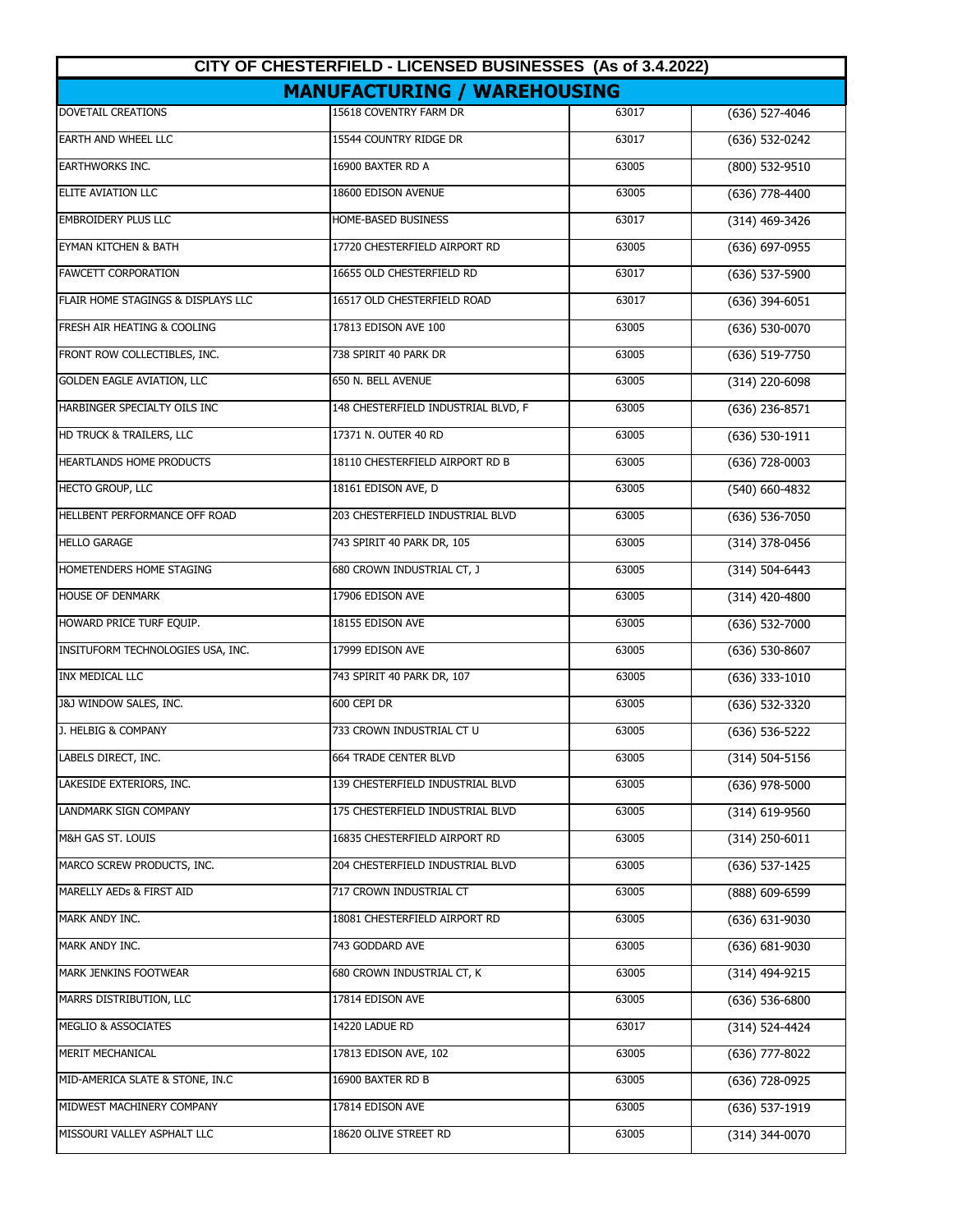| CITY OF CHESTERFIELD - LICENSED BUSINESSES (As of 3.4.2022) |                                    |       |                    |  |  |  |
|-------------------------------------------------------------|------------------------------------|-------|--------------------|--|--|--|
| <b>MANUFACTURING / WAREHOUSING</b>                          |                                    |       |                    |  |  |  |
| NATIONAL DISTRIBUTION                                       | <b>616 TRADE CENTER BLVD</b>       | 63005 | $(636)$ 378-5010   |  |  |  |
| NEFF POWER INC                                              | 675 SPIRIT VALLEY CENTRAL DR       | 63005 | (314) 298-2300     |  |  |  |
| <b>NIKCO SPORTS</b>                                         | 516 TRADE CENTER BLVD              | 63005 | $(636)$ 777-4070   |  |  |  |
| <b>N-STORE SERVICES</b>                                     | 160 CHESTERFIELD INDUSTRIAL BLVD A | 63005 | $(636)$ 728-0448   |  |  |  |
| <b>NUTRACOM</b>                                             | 138 CHESTERFIELD INDUSTRIAL BLVD   | 63005 | $(636)$ 778-4040   |  |  |  |
| PACKAGING SYSTEMS, INC                                      | 163 CHESTERFIELD INDUSTRIAL BLVD   | 63005 | (636) 519-9010     |  |  |  |
| PERMASEAL USA LLC                                           | 782 SPIRIT 40 PARK DR              | 63005 | $(844)$ 481-6862   |  |  |  |
| PHI AIR MEDICAL                                             | 639 N BELL AVE                     | 63005 | $(314) 532 - 4138$ |  |  |  |
| PIONEER MUSIC CO                                            | 17997 CHESTERFIELD AIRPORT RD      | 63005 | (913) 227-0471     |  |  |  |
| PLEATED BOUTIQUE                                            | 717 CROWN INDUSTRIAL CT, F         | 63005 | $(636)$ 395-3356   |  |  |  |
| PLUMBERS SUPPLY CO                                          | 622 GODDARD AVE, B                 | 63005 | $(314) 833 - 4708$ |  |  |  |
| PORTA-FAB CORPORATION                                       | 18080 CHESTERFIELD AIRPORT RD      | 63005 | $(636) 537 - 5555$ |  |  |  |
| PREMIER MANUFACTURING INC                                   | 629 CEPI DR                        | 63005 | $(636)$ 537-6800   |  |  |  |
| PUBLIC STORAGE                                              | 17481 N OUTER 40 ROAD              | 63005 | (314) 587-4795     |  |  |  |
| R.J. LIEBE ATHLETIC LETTERING CO.                           | 582 S GODDARD AVE                  | 63005 | (636) 530-3700     |  |  |  |
| SACHS PROPERTIES, INC.                                      | 16517 OLD CHESTERFIELD RD          | 63017 | $(636)$ 537-1000   |  |  |  |
| SERVPRO OF S. CHESTERFIELD & WILDWOOD                       | 717 CROWN INDUSTRIAL CT, A-C       | 63005 | $(636)$ 537-5400   |  |  |  |
| SHOWME BEVERAGES                                            | 618 SPIRIT DR, 125                 | 63005 | $(314) 645 - 7160$ |  |  |  |
| SIMPLY BROOKS HANDCRAFTED CO                                | 18511 OUTLET BLVD, 823             | 63005 | (314) 933-4670     |  |  |  |
| SITEONE LANDSCAPE SUPPLY                                    | 18614 OLIVE STREET RD              | 63005 | $(636) 519 - 9996$ |  |  |  |
| SpineSource                                                 | 17826 EDISON AVE                   | 63005 | $(636) 532-9300$   |  |  |  |
| ST. LOUIS BEVELER                                           | 127 CHESTERFIELD IND BLVD          | 63005 | $(314) 650 - 3090$ |  |  |  |
| STATE BEAUTY SUPPLY OF CHESTERFIELD                         | 17688 CHESTERFIELD AIRPORT RD      | 63005 | (314) 971-9072     |  |  |  |
| STONE TECHNOLOGIES, INC.                                    | 550 SPIRIT OF ST LOUIS BLVD        | 63005 | $(636) 530 - 7240$ |  |  |  |
| STONE TRENDS, LLC                                           | 18092 CHESTERFIELD AIRPORT RD      | 63005 | $(636)$ 537-1607   |  |  |  |
| STONE WHEEL INC.                                            | 715 SPIRIT OF ST LOUIS BLVD        | 63005 | $(636)$ 536-4917   |  |  |  |
| <b>STORAGE MASTERS</b>                                      | 16824 CHESTERFIELD AIRPORT RD      | 63005 | $(636)$ 532-6464   |  |  |  |
| T.G. RANKIN COMPANY, INC.                                   | 233 CHESTERFIELD INDUSTRIAL BLVD   | 63005 | $(636)$ 532-4555   |  |  |  |
| <b>TAC AIR</b>                                              | 18216 EDISON AVE                   | 63005 | $(636)$ 532-8882   |  |  |  |
| <b>TAC AIR</b>                                              | 18190 EDISON AVE                   | 63005 | $(636) 532 - 7638$ |  |  |  |
| THE QUEENS' JEWELS                                          | 757 SPIRIT OF ST. LOUIS BLVD       | 63005 | $(314) 616 - 1904$ |  |  |  |
| THE SCOBIS COMPANY, INC.                                    | 137 CHESTERFIELD INDUSTRIAL BLVD   | 63005 | $(636)$ 530-7545   |  |  |  |
| THE SOUND ROOM II, INC.                                     | 18167 EDISON AVE, G                | 63005 | $(636)$ 537-0404   |  |  |  |
| TOM EVANS FUNDRAISING                                       | 722 SPIRIT OF ST LOUIS BLVD F      | 63005 | $(636)$ 532-1902   |  |  |  |
| TORCH ELECTRONICS LLC                                       | 617 CEPI DR                        | 63005 | (573) 230-2245     |  |  |  |
| TREND MANUFACTURING CO.                                     | 18181 EDISON AVE                   | 63005 | $(636)$ 532-3625   |  |  |  |
| TRINITY FLATWORK, L.L.C.                                    | 761 SPIRIT OF ST LOUIS BLVD        | 63005 | (636) 530-9992     |  |  |  |
| ULRICH MEDICAL USA                                          | 18221 EDISON AVENUE                | 63005 | (636) 519-0271     |  |  |  |
| US FOODSERVICE, INC.                                        | 17395 EDISON AVE                   | 63005 | $(636)$ 898-1100   |  |  |  |